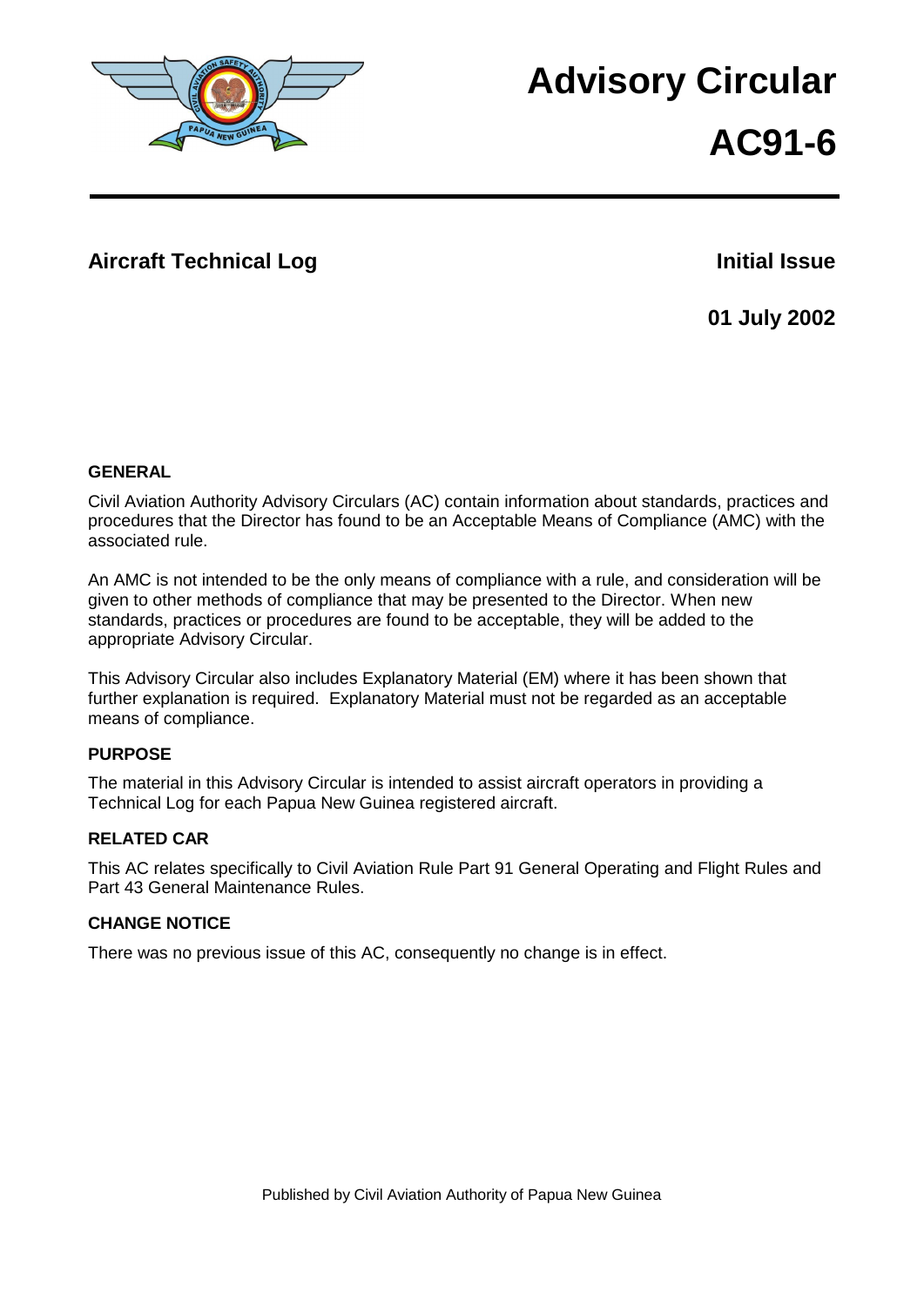# **Table of Contents**

| General                                             | $\mathbf{2}$ |
|-----------------------------------------------------|--------------|
| <b>Definitions</b>                                  | $\mathbf{2}$ |
| <b>Purpose</b>                                      | $\mathbf{2}$ |
| <b>Period</b>                                       | $\mathbf{2}$ |
| <b>Format</b>                                       | $\mathbf{2}$ |
| <b>Alternative formats</b>                          | 3            |
|                                                     |              |
|                                                     |              |
|                                                     |              |
| <b>Retention of technical log</b>                   | 4            |
| <b>Transferring information to aircraft logbook</b> | 5            |
| Use of form CA006* - Aircraft Technical Log         | 5            |
| Section 1                                           |              |
|                                                     |              |
|                                                     |              |
|                                                     |              |
|                                                     |              |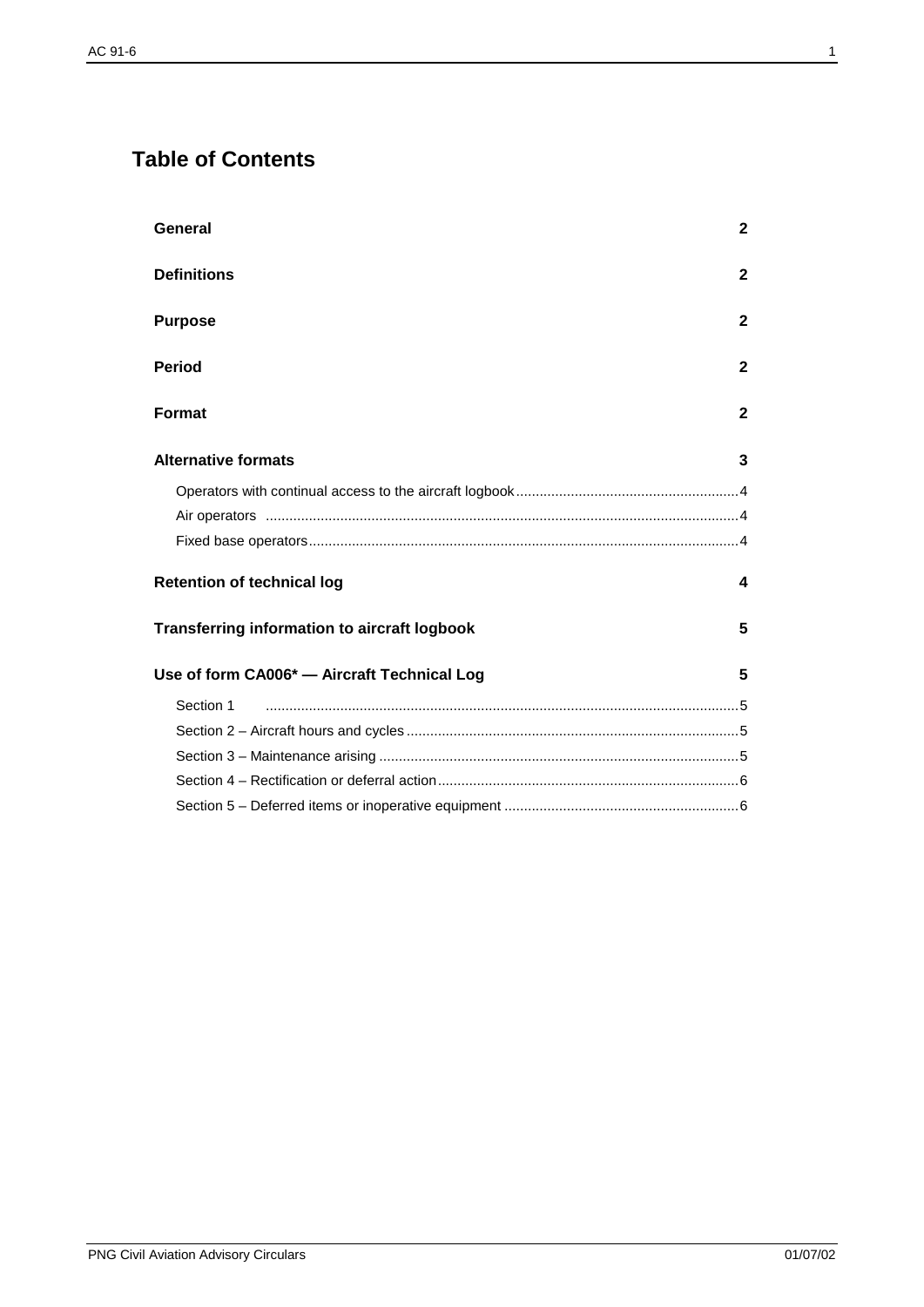#### *Note:*

#### *All the information contained in this AC is explanatory material therefore all items may be regarded as tagged EM.*

## **General**

Part 91 requires each operator to provide a technical log for their aircraft. The technical log records information on the maintenance status of the aircraft and the progressive usage of the aircraft. The technical log also provides for the recording of maintenance arising and the rectification of that maintenance.

The pilot is responsible for the actual operation of the aircraft and is therefore required to be aware of the information provided in the technical log. Part 91 prescribes the content required in the technical log but the format of the log is up to the operator. The CAA has provided form CA006 as an acceptable example that meets the requirements of Part 91 however operators may provide the information in many different formats depending on their type of operation

# **Definitions**

To assist in understanding the applicable portions of this Advisory Circular, the following definition contained in Part 1 is restated:

**Time in Service** means, for maintenance time records, aircraft log records, and similar purposes, the elapsed time from the aircraft leaving the surface until touching it again on landing.

## **Purpose**

The technical log fulfils a role in the ongoing maintenance of an aircraft but its primary purpose is to provide information indicating the maintenance status of the aircraft to the pilot. The aircraft's maintenance status is required by a pilot to ensure that an aircraft is operated safely, within the applicable limitations, and in accordance with the general operating rules.

Part 91 requires that a technical log be carried in each aircraft requiring an airworthiness certificate. Part 91 also requires that the operator record the information required to be contained in the technical log and ensure that information is current.

## **Period**

The maximum time that a technical log may remain in use is the lesser of

- 12 calendar months
- until any section of the log is full

## **Format**

Under Part 91, it is the responsibility of the operator to provide a technical log containing—

- the name of the operator
	- *For identification purposes*
- the registration, type, and model of the aircraft

*For identification purposes and to enable the pilot to ensure that the technical log refers to the correct aircraft*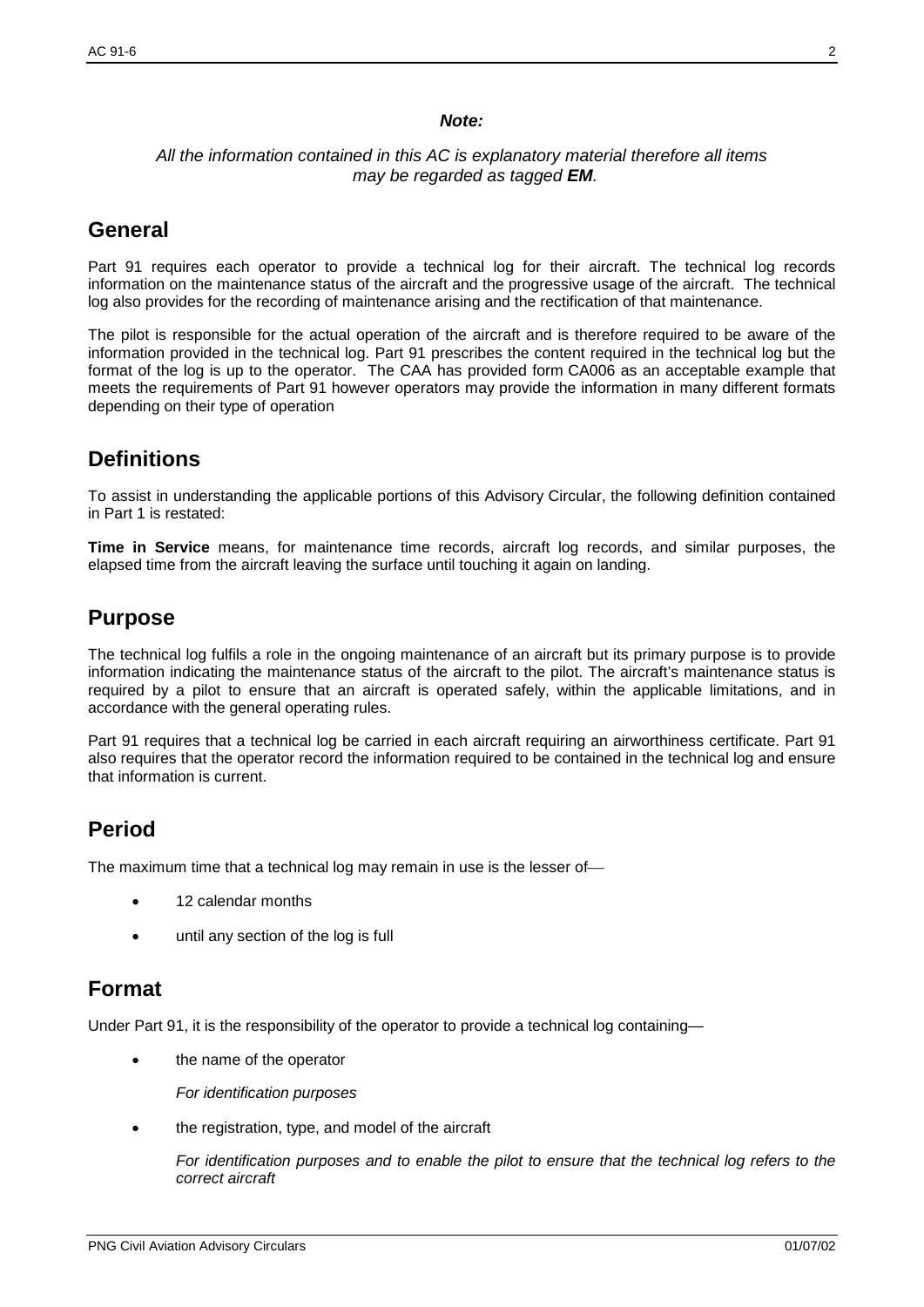• the identity of the maintenance programme to which the aircraft is maintained

*To enable the pilot to better understand any maintenance listed on the technical log*

- the identity of the next scheduled inspection and the due date of that inspection
- the date or hours that any other maintenance that will be due prior to the next scheduled inspection
- the date the next maintenance review is due

*To ensure that the pilot is aware of any time in service limitations to operating the aircraft*

- the daily hours flown and the total time in service
- if applicable, the daily cycles and the total cycles

*To ensure that the pilot is aware of the progressive usage of the aircraft and to enable the pilot to comply with any time in service limitations when operating the aircraft*

- any defects found by the pilot during or following a flight
- the details of the rectification of defects between inspections and the certificate of release to service for that rectification

*To enable faults to be recorded and rectified, particularly when the normal logbook is unavailable*

• any deferred rectification, including any inoperative equipment permitted to be inoperative by Part 91

*To ensure that the pilot is aware of any limitations in the correct operation the aircraft*

The form CA006 provides an acceptable means for recording the required information. The form is designed to be carried with the flight manual and other documents normally carried in an aircraft.

## **Alternative formats**

Although the CAA has provided the form CA006, the format of the technical log is up to the operator. Any format chosen must provide for the recording of the above information and should take into account—

- ease of recording
- ease of carriage
- accuracy of the information
- continuity of the information
- security of the information
- subsequent retention of the information

In some cases the operator may not consider it appropriate to provide the information required on a single form. This would be the case for operators that include, but are not limited to—

- operators with continual access to the aircraft logbook
- air operators
- fixed base operators

Some operators may wish to utilise computerised systems to provide the pilot the required information.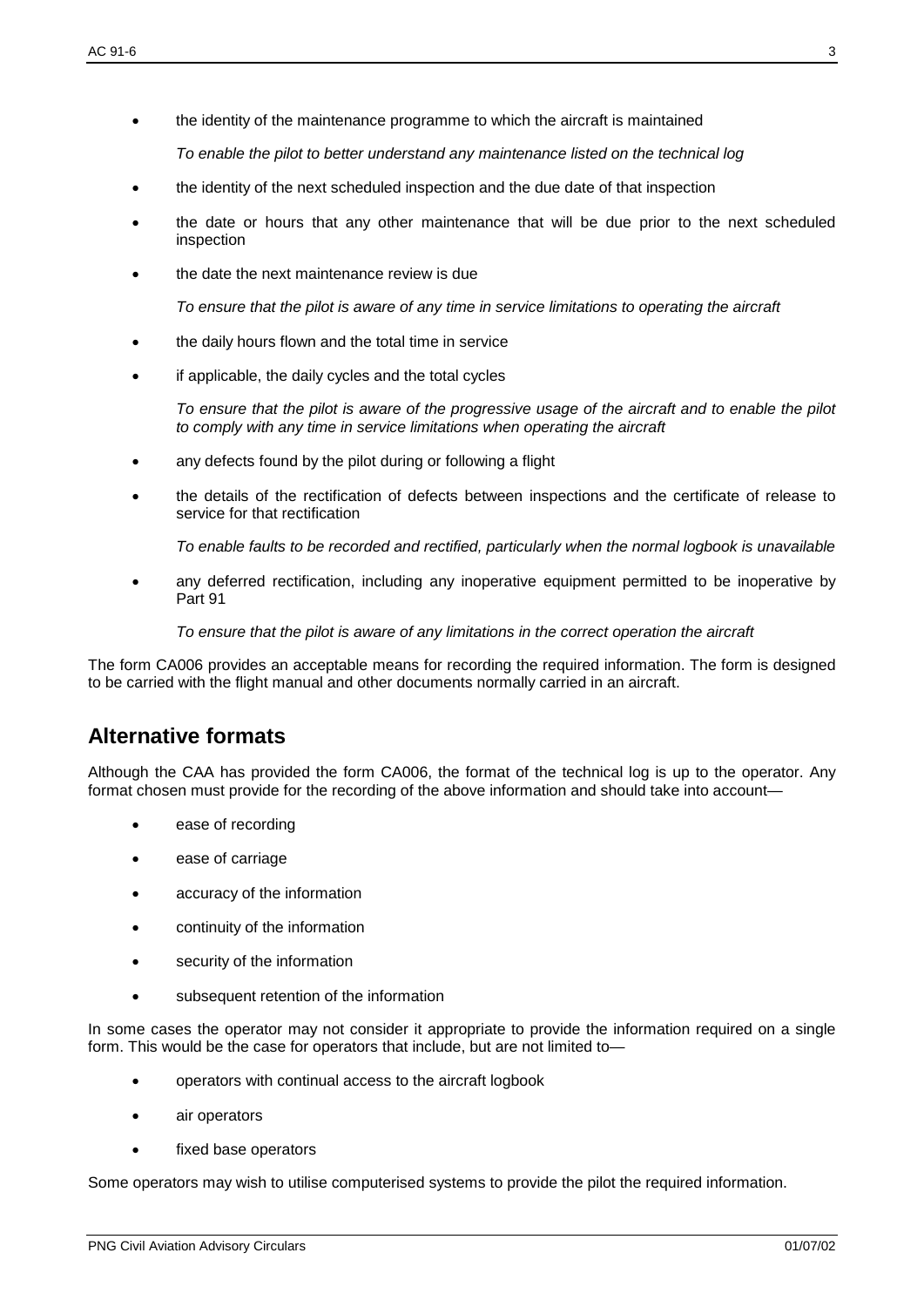In all cases, each pilot intending to use an aircraft must be made aware of the format of the technical log and how that log details the status of the aircraft.

#### **Operators with continual access to the aircraft logbook**

If an operator has continual access to the aircraft logbook, the logbook can form part of the technical log. That is, the logbook is acceptable for meeting the technical log requirements relating to the recording of time in service, defects, and rectification.

A summary of the maintenance status of the aircraft is still required to meet the requirement to carry a technical log. This summary is required to remind and inform any pilot of the maintenance requirements relating to that particular aircraft.

As the aircraft logbook should not be carried in the aircraft to which it refers, the provision of a technical log in this form limits the aircraft to operations from a single fixed base – the location of the logbook. Operators should take this into account when deciding on a technical log format.

#### **Air operators**

Air operators with sophisticated aircraft may find it cumbersome to provide a concise summary of the maintenance items due. The certificated operator's documented system may provide procedures to ensure that the required information is provided to the pilot in a format that suits the organisation's operation.

For example, an air operator may utilise a computerised maintenance control system that can report the maintenance status of the aircraft to the pilot prior to each flight or prior to a series of flights.

The maintenance of an air operator's aircraft is controlled by the systems detailed in their exposition. In organisations that provide their own maintenance, the responsibility for providing the technical log information can be confused with the maintenance function. At all times it is the operator that is required to provide the maintenance information to the pilot.

#### **Fixed base operators**

Fixed base operators, such as flight training establishments, may be able to provide a system that fulfils much of the technical log requirements.

For example:

A fleet of aircraft may be controlled from a single location that utilises a sign out system to inform each pilot of the status of an aircraft prior to despatch. This location may also provide a system to record defects after flight and ensure that the maintenance status of the aircraft is suitably updated.

This type of system is only acceptable if the aircraft is used in the local area. If the aircraft departs the local area and could land at another location a self-contained technical log would be required.

Any alternative system must be documented and all pilots made aware of the recording and reporting requirements.

## **Retention of technical log**

The technical log is an extension to the aircraft logbook and must be retained as such in accordance with Part 91.

Technical logs that have been completely filled should be kept securely until the next routine inspection. The information can then be transferred to the aircraft logbook.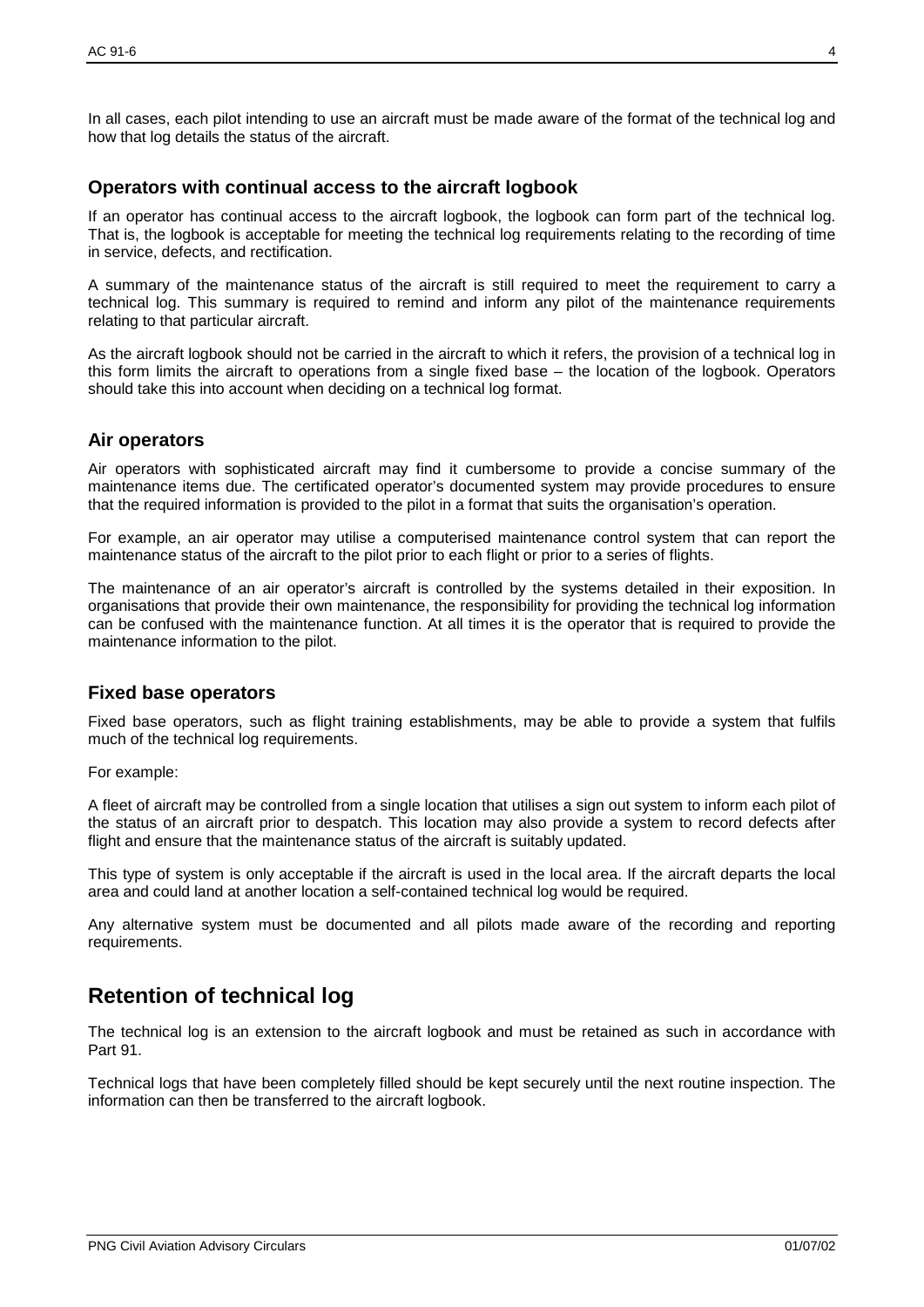# **Transferring information to aircraft logbook**

When transferring the information from the technical log to the aircraft logbook block entries of time in service are acceptable provided the block does not include any maintenance action. Maintenance actions include the application of any extension to a maintenance period.

The rectification of defects includes a statement of release to service. This statement cannot normally be transferred. When transferring rectification details to the aircraft logbook an appropriate reference to the technical log containing the release to service should be entered as the clearance. The technical log must be retained with the logbook to complete the maintenance records.

For example:

*Technical Log [serial number] refers. [rectification details] released to service by [name, licence number] on [date].* 

# **Use of form CA006\* — Aircraft Technical Log**

The form CA006 is a single page, double sided document designed to be folded into thirds and inserted into the aircraft Flight Manual.

The technical log comprises five sections

- Section 1 Maintenance Status
- Section 2 Aircraft Hours and Cycles
- Section 3 Maintenance Arising
- Section 4 Rectification or Deferral Action
- Section 5 Deferred Items or Inoperative Equipment

#### **Section 1**

This section presents the information certified in the aircraft or component logbook to allow the pilot to check the maintenance status of the aircraft prior to flight.

The information to be recorded includes aircraft, operator, and maintenance programme identification, scheduled and out-of-phase maintenance, and maintenance review information.

Although there is an area for a certification that the information has been transferred correctly no part of this section constitutes a release to service. An appropriate person designated by the operator may complete this section.

#### **Section 2 – Aircraft hours and cycles**

To record the progressive utilisation of an aircraft the hours and cycles are entered in this section. The hours and cycles may be entered on a daily basis. Although no specific person is specified to enter these hours, it would be appropriate for the pilot to do so at the end of any flying activity.

Provision is made for the recording of the name of the pilot or, in some organisations, the person responsible for the pre-flight. Initials are acceptable in place of a name if the operator permits this.

## **Section 3 – Maintenance arising**

This section is used for recording maintenance arising before, during, or after flight. The maintenance may include scheduled and unscheduled maintenance.